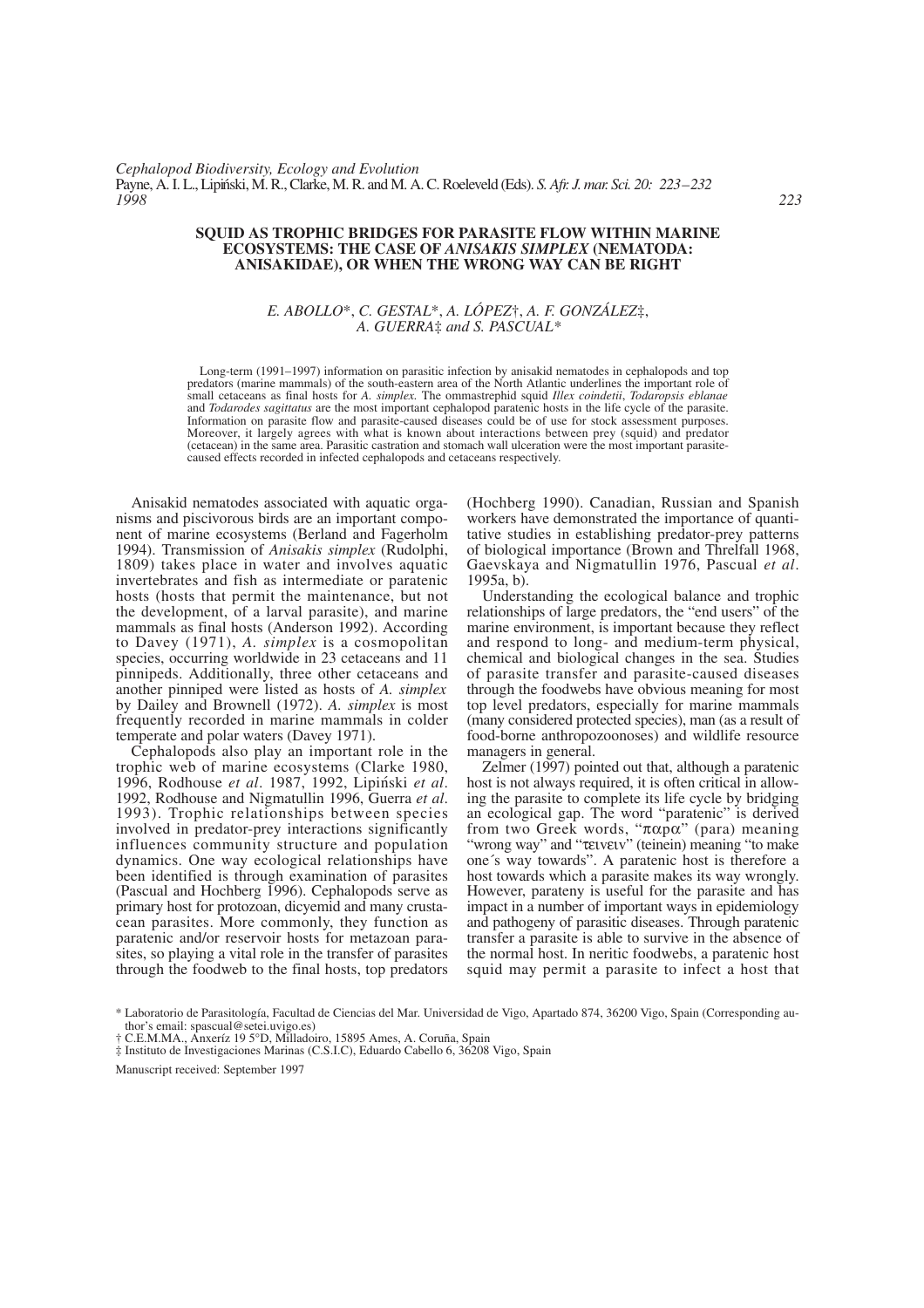could not be infected in any other way. Further, a paratenic host squid can be infected several times, so permitting the infective stages of the parasite to be concentrated. Consumption of the squid by a suitable host then results in a heavy infection.

The aim of this paper is to re-emphasize the importance of cephalopods as hosts for parasites that may travel up the food chain to top predators such as marine mammals and man. In addition to their role as hosts and transmitters of parasites, cephalopods are affected by infestation. There is therefore a need to clarify the interactions between feeding relationships, parasitic diseases and transmission pathways. To this end, gross lesions and the histopathology of parasitic diseases in both cephalopods and their predators were studied.

# **MATERIAL AND METHODS**

Three macroparasites were common to both elements of the predator-prey system, the nematodes *Anisakis simplex* and *A. physeteris* (Baylis, 1923) and cestodes belonging to the genus *Phyllobothrium* (Linton, 1922). In order to simplify the investigation, secondary parasites (those with prevalence – see below – of  $10\% \ge P > 1\%$ ), i.e. larval forms L<sub>3</sub>, L<sub>4</sub> and adults of *A. physeteris*, and those not identified to species level, i.e. plerocercoids of *Phyllobothrium*, were excluded from the analysis. For this study, therefore, a single pathway of parasite development was chosen: the microgeographic predator-prey interaction between squid and cetaceans involving *A. simplex*.

Data were collected from 1991 to 1997 off the coast of Galicia (N.W. Spain) between 42 and 45°N and between 7 and 9°W. A total of 1 790 cephalopods (10 species), 80 stranded cetaceans (8 species) and 56 seabirds (6 species) were sampled and dissected carefully according to standard protocols (Borgsteede 1991, Pascual 1996).

Nematodes were preserved in 70% ethanol, then prepared for light microscopy (LM) and scanning electron microscopy (SEM) for identification. They were identified by examining the anatomy of the oesophago-intestinal region, the lip morphology, the opening of the excretory pore and the tail morphology. The number and distribution patterns of caudal papillae and papillae-like structures in adult male ascaridoid nematodes were elucidated according to the method documented by Fagerholm (1991). Parasitized tissues were fixed in 10% formaldehyde for 24 h, then embedded in paraffin, sectioned at 5  $\mu$ m, and stained with hematoxylin and eosin (H&E) and Wheatley trichrome (WT), following standard methods (Culling *et al.* 1985).

Table I: Host-parasite distribution data

| Taxon                                                                                                                                                                                                                                                                                 | Sample<br>size                                                                               | Prevalence<br>$P(\%)$                                                                                    | Numerical<br>importance                                                                                      |
|---------------------------------------------------------------------------------------------------------------------------------------------------------------------------------------------------------------------------------------------------------------------------------------|----------------------------------------------------------------------------------------------|----------------------------------------------------------------------------------------------------------|--------------------------------------------------------------------------------------------------------------|
| Cephalopoda<br>Octopodidae<br>Octopus vulgaris<br>Eledone cirrhosa<br>Sepiidae<br>Sepia officinalis<br>Sepia elegans<br>Sepia orbignyana<br>Loliginidae<br>Loligo vulgaris<br>Alloteuthis subulata<br>Ommastrephidae<br>Todaropsis eblanae<br>Illex coindetii<br>Todarodes sagittatus | 217<br>150<br>67<br>198<br>150<br>13<br>35<br>110<br>50<br>60<br>1 2 6 5<br>600<br>600<br>65 | 1.84<br>2<br>1.50<br>2.52<br>3.50<br>0.00<br>0.00<br>7.27<br>16<br>0.00<br>15.81<br>18.60<br>11<br>33.80 | 0.04<br>0.02<br>0.02<br>0.04<br>0.04<br>0.00<br>0.00<br>0.19<br>0.19<br>0.00<br>0.73<br>0.21<br>0.13<br>0.39 |
| Cetacea<br>Delphinidae<br>Delphinus delphis<br>Stenella coeruleoalba<br>Tursiops truncatus<br>Grampus griseus<br>Globicephala melas<br>Kogiidae<br>Kogia breviceps<br>Phocoenidae<br>Phocoena phocoena<br><b>Balaenopteridae</b><br>Megaptera novaeangliae                            | 74<br>50<br>8<br>10<br>2<br>$\overline{4}$<br>1<br>1<br>$\overline{4}$<br>4<br>1<br>1        | 59.45<br>64<br>37.50<br>60<br>0.00<br>75<br>100<br>100<br>75<br>75<br>0.00<br>0.00                       | 0.58<br>0.16<br>0.09<br>0.15<br>0.00<br>0.18<br>0.24<br>0.24<br>0.18<br>0.18<br>0.00<br>0.00                 |
| Seabirds<br>Phalacrocoracidae<br>Phalacrocorax aristotelis<br>Phalacrocorax carbo<br>Laridae<br>Larus cachinnans<br>Alciidae<br>Alca torda<br>Uria aalge<br>Fratercula arctica                                                                                                        | 31<br>30<br>1<br>15<br>15<br>4<br>4<br>$\overline{4}$<br>$\overline{c}$                      | 0.00<br>0.00<br>0.00<br>0.00<br>0.00<br>0.00<br>0.00<br>0.00<br>0.00                                     | 0.00<br>0.00<br>0.00<br>0.00<br>0.00<br>0.00<br>0.00<br>0.00<br>0.00                                         |

Parasite occurrence was expressed in terms of prevalence (*P* = % infected), following Bush *et al.* (1997). Numerical importance (*NI*) was calculated as the proportion of parasitized individual hosts of the  $i$ <sup>th</sup> species.

#### **RESULTS**

# **Parasites**

Larval (L3, L4) and adult forms of *Anisakis simplex* were found within 7 and 6 species of cephalopods and cetaceans respectively (Table I). Diagnostic characters and other morphological features of systematic interest are illustrated in Figures 1 and 2. There was no *Anisakis*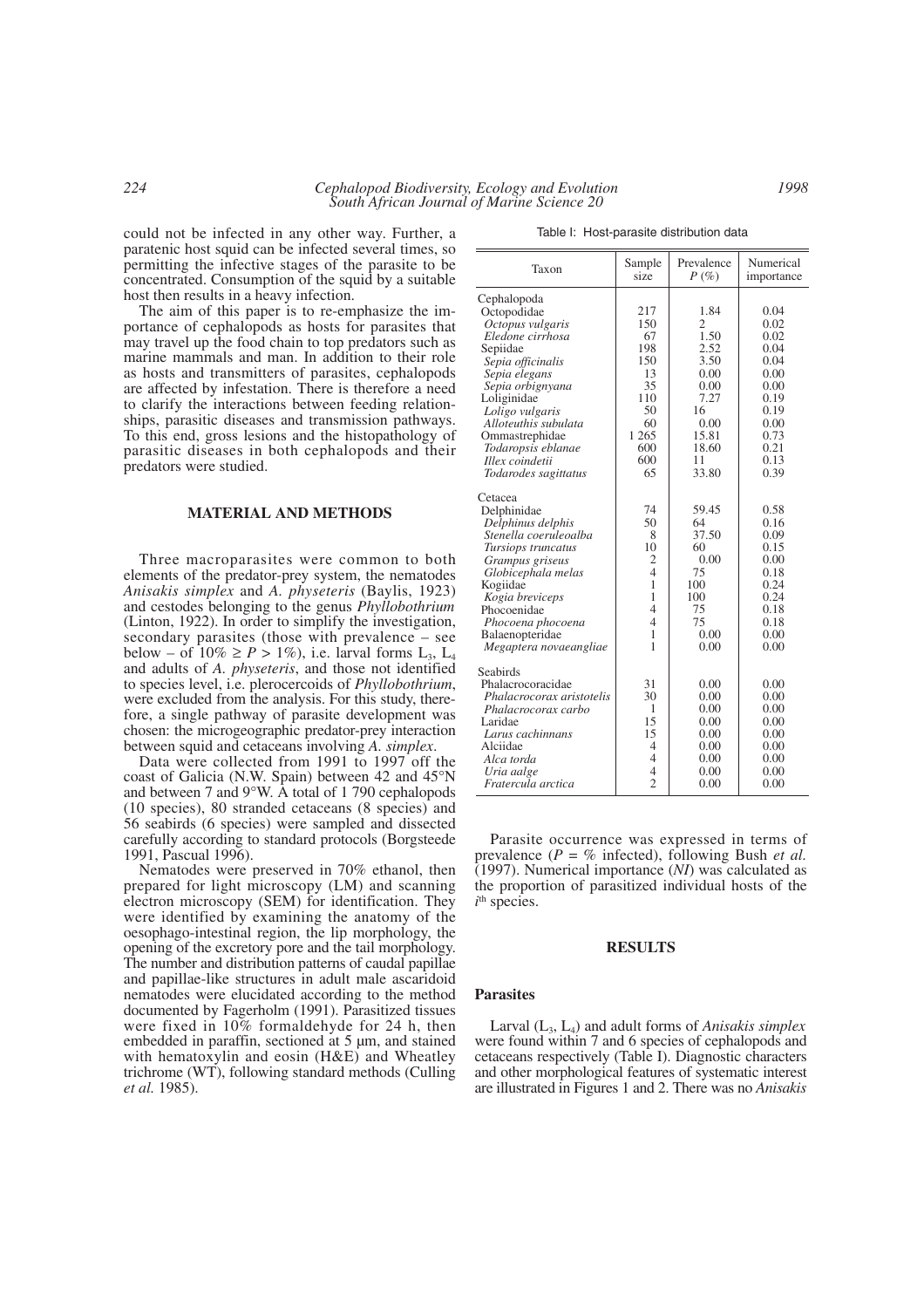

Fig. 1: *Anisakis simplex*. a), b) Third stage larva (L<sub>3</sub>); (a) anterior end showing the excretory pore (ep), boring tooth (bt) and mouth (m); (b) tail end showing the anus (an) and mucron (mu). c), d), Adult; (c) anterior end showing the excretory pore (ep), mouth (m), dorsal lip (dl) and ventrolateral lips (vl); (d) tail end showing the spicule (sp) and the number and distribution pattern of papillae in adult males, distal papillae pairs (a1–a4), united paracloacal papillae (b), single precloacal median papilla (c) and subventral proximal papillae clusters (d)

infection of the seabirds examined. Ommastrephids were by far the most important cephalopod hosts of anisakids ( $P = 63.4\%$ ,  $\overline{NI} = 67$ ), and delphinids had the highest levels of infection.

# **Gross lesions and histopathology**

There was no gross pathology associated with parasitic infection in the ommastrephids examined. Worms were located macroscopically encysted in the sheath of connective tissue surrounding the mantle muscle, gonads, nidamental glands and the external and internal walls of the stomach (Fig. 3). Histologically, early infection consisted of necrotic tissue displaying a light inflammatory reaction; this stage was followed by haemocyte infiltration of the site. In more advanced cases of infection, most larvae were coiled inside a concentrically constructed connective tissue capsule (fibroblast-like cells). Most infected organs examined displayed evidence of mechanical compression and displacement of host tissue elements at sites close to or in direct contact with the parasite larvae, with varying degrees of cellular infiltration. The spaces surrounding worms were usually coated with tissue fragments, cell debris and extensive secretions of mucus. Parasitic castration was observed in mature squid. Anisakid nematodes caused the partial destruction and alteration of gonad tissue and a partial inhibition of gamete formation in hosts.

In cetacean carcasses, anisakid nematodes were found free within the stomach and/or attached to the stomach wall. Gastric ulcers were noted in 15% of the animals examined, with clusters of anisakids embedded in the ulcers. Histologically, ulcerations were located in the mucosa and submucosa of the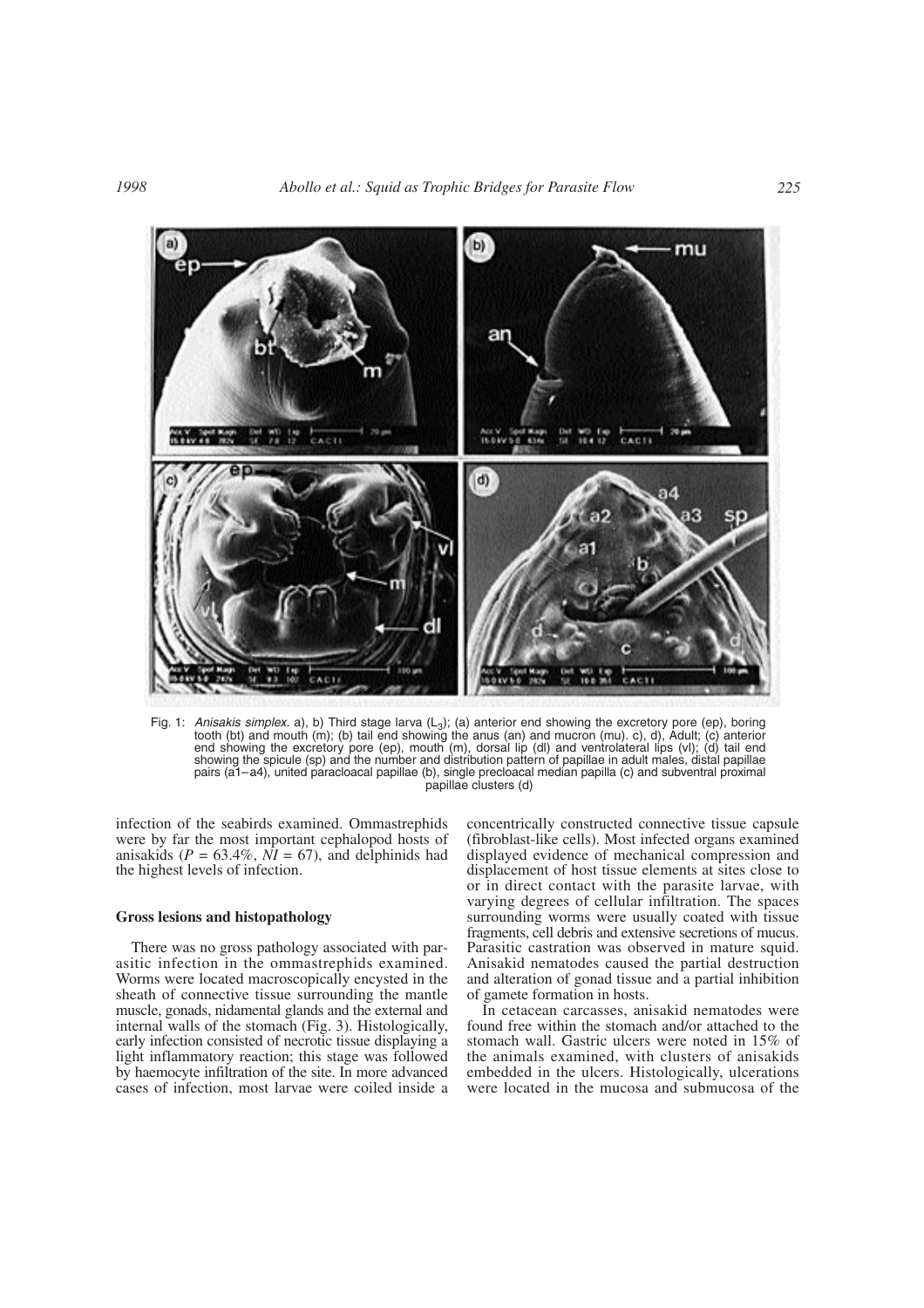*226 Cephalopod Biodiversity, Ecology and Evolution South African Journal of Marine Science 20*



Fig. 2: Additional taxonomic characters observed in adult *Anisakis simplex*. (a) Lip with dentigerous ridges (arrow), (b) a pair of derids (arrows), (c) united paracloacal papillae pair forming double papillae (arrow), (d) phasmid (arrow)

stomach wall, but not in the muscularis (Fig. 4). The anterior extremities of the nematodes were situated deep in the submucosa and were encapsulated in an amorphous eosinophilic substance. The anterior extremities of nematodes and the vacated hyaline caps were surrounded by fibrin, necrotic host tissues and a varying degree of cellular infiltration, which included lymphocytes, macrophages and, mainly, eosinophils. *A. simplex* could be identified in histological sections by the presence of distinctive Yshaped lateral chords and the absence of lateral alae extending from the cuticle.

### **DISCUSSION**

# **Pathology**

There is little information concerning cephalopod diseases or host defence responses against pathogens. To date, most reports of macroparasitic infections in cephalopods are descriptive or taxonomic, and the parasite-induced pathology is rarely reported (see review by Hochberg 1990). In vertebrate hosts, anisakid infections often elicit a fibritic concentric encapsulation of the migrating larvae in host tissues (Lackie 1980), as was found in the squid paratenic host examined in this study. Elarifi (1982) suggested that the formation of fibrotic capsules around nematode larvae might prevent further migration and, as a result, the destruction of other host tissues (Pascual *et al*. 1995a). Cephalopod haemocytes have phagocytic capabilities and function primarily in the encapsulation of large parasitic organisms and in the repair of tissue damage resulting from mechanical or biological trauma (Ford 1992). Parasitic castration, as defined by Noble and Noble (1971, as cited by Hurd 1990) and Malek and Cheng (1974), was the most important pathological observation in squid. However, true castration, defined by Baudouin (1974) as an irreversible destruction of the reproductive tract, was not observed. Therefore,

*1998*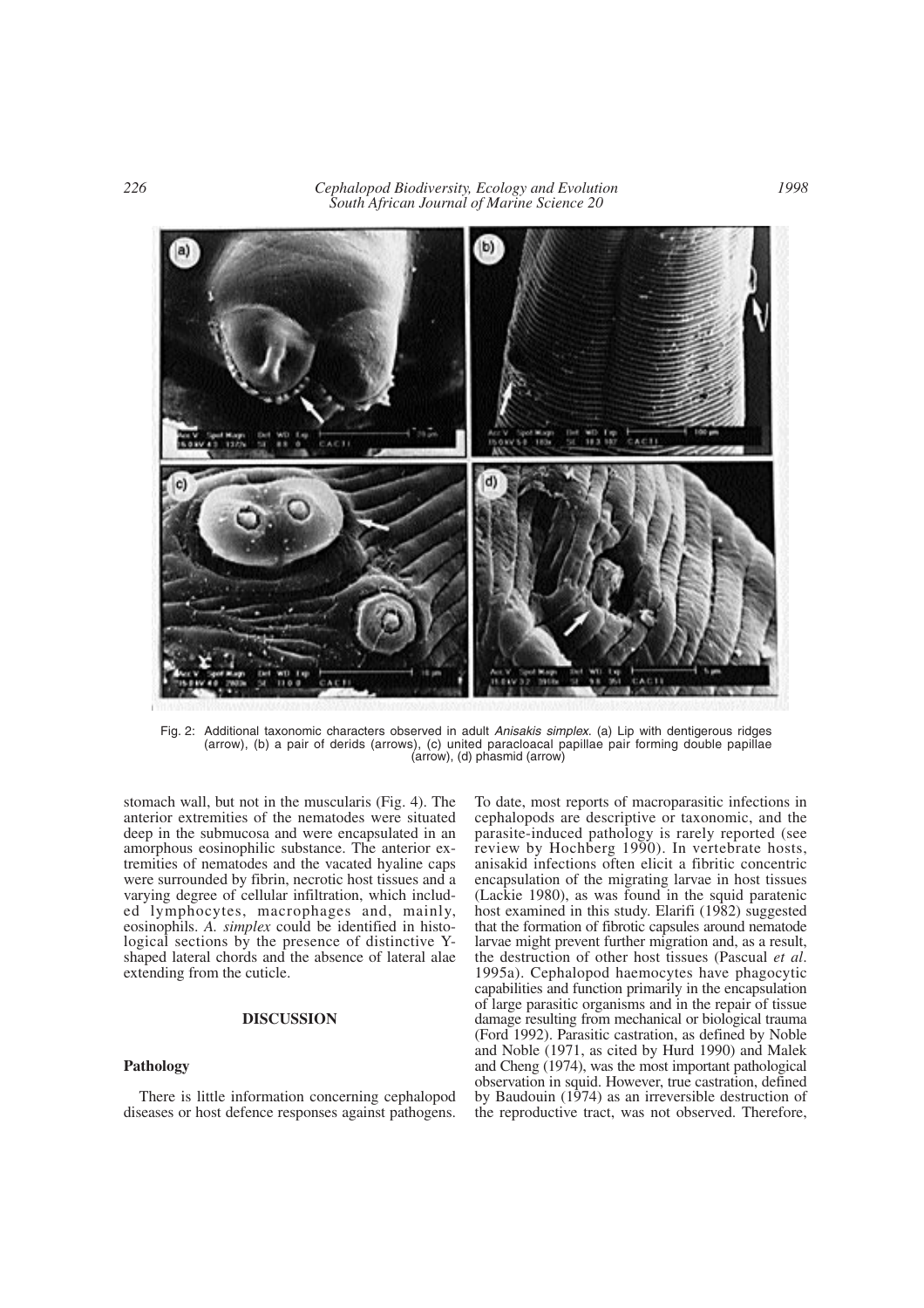

Fig. 3: Gross and micropathology caused by larval stage *Anisakis simplex* in ommastrephid squid. (a) Macrophotograph showing the presence of worm larvae (arrowheads) coiled and encysted in the stomach (st), nidamental gland (ng) and ovary (ov) of *Todaropsis eblanae*. (b) Anisakid larvae (white arrows) coiled and encysted within the stomach wall of *T. eblanae*. (c) Histological section (H&E, 10 $\times$ ) of the stomach showing an early infection in *Illex coindetii* (cp, encapsulated larvae; the white arrows show Y-shaped lateral chords). (d) Histological section (H&E, 4×) of the stomach of *T. eblanae* showing a later infection where the larva was coiled inside a concentrically arranged connective tissue capsule (cp) with varying degrees of cellular infiltration (white arrows). (e) Section (WT, 10×) showing a larva encysted in a connective tissue sheath in the nidamental gland of *T. eblanae.* (f) Section (H&E, 10×) showing the larva encysted in the muscle fibres of the mantle (mf). (g) Histological section (H&E, 4×) of connective-muscular tissue of the testis of *T. eblanae* showing mechanical compression and displacement of host tissue elements (cd, cell debris; ms, mucus secretion; arrowheads show cellular infiltration). (h) Histological section (H&E, 40×) showing heavy haemocyte infiltration  $(*)$  in response to the presence of larval worms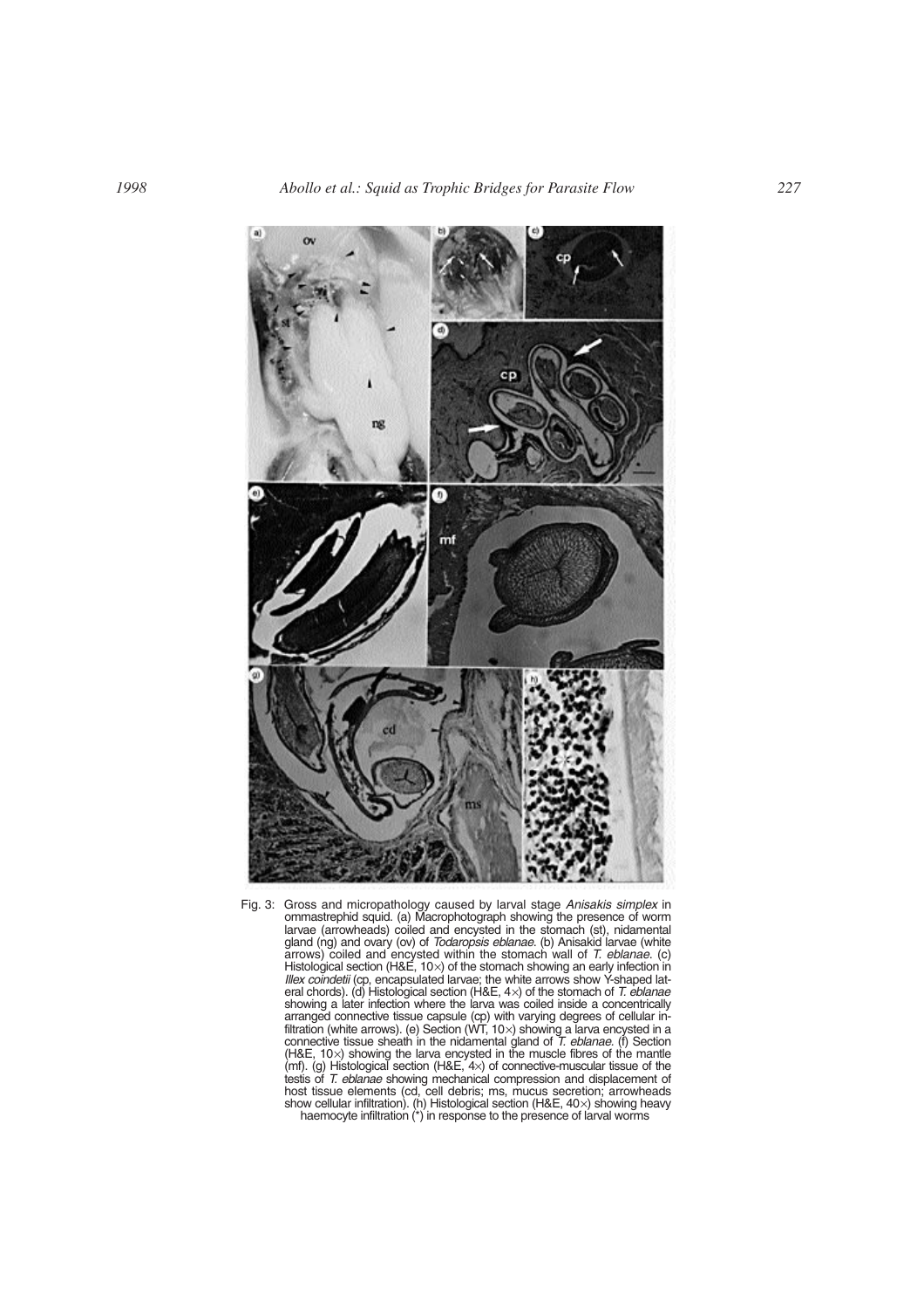*228 Cephalopod Biodiversity, Ecology and Evolution South African Journal of Marine Science 20*



Fig. 4: Gross and micropathology caused by *Anisakis simplex* in the stomach wall of cetaceans stranded in NW Spain; (a) stomach wall ulceration (arrow) of *Delphinus delphis*; (b) cluster of *A. simplex* partially embedded in the inner wall of the stomach of *D. delphis*; (c) transverse section (WT, 4×) of the stomach of *Phocoena phocoena*, showing vacated hyaline caps (white arrows) in the submucosa (SM) and anisakine parasites (black arrowheads) in the mucosa; (d) tangential section (H&E, 10×) of the submucosa of the stomach of *D. delphis*, showing Y-shaped lateral chords (y) and intestine (i) of *Anisakis simplex* larvae

castration seems to be of limited value in discussing the impact of parasites on invertebrate host life histories and population dynamics (Hurd 1990).

The first record of pathology in marine mammals caused by *Anisakis* was documented by Murie (1868). Subsequently, a number of authors have described *Anisakis*-induced ulceration of the stomachs of pinnipeds and cetaceans. Although some investigators (Young and Lowe 1969, Cattan *et al*. 1976) conclude that anisakine-associated gastric lesions in marine mammals are caused by the nematodes themselves, others (Schroeder and Wegeforth 1935, Griner 1974, Sweeney 1974) speculate that the anisakines merely invade and aggravate pre-existing ulcers. McClelland (1980) noted that gastric lesions in experimentally infected seals resulted from a host response to penetration of mucosa and submucosa by *Phocanema decipiens* (Krabbe, 1878).

The severity of gastric lesions in marine mammals is presumably attributable to the mechanical irritation associated with large numbers of anisakids penetrating the stomach wall at a single point. Regardless of the factors which cause it, clustering of the anisakines penetrating the mucosa and submucosa of the stomach wall of cetaceans is clearly a form of behaviour which can be detrimental to the host either by causing or aggravating lesions. Clustering and associated pathology seem to be indicative of a breakdown in the mutual tolerance of host and parasite (McClelland 1980).

Larval anisakid nematodes are known to cause public health problems, e.g. anisakiasis (Sakanari

*1998*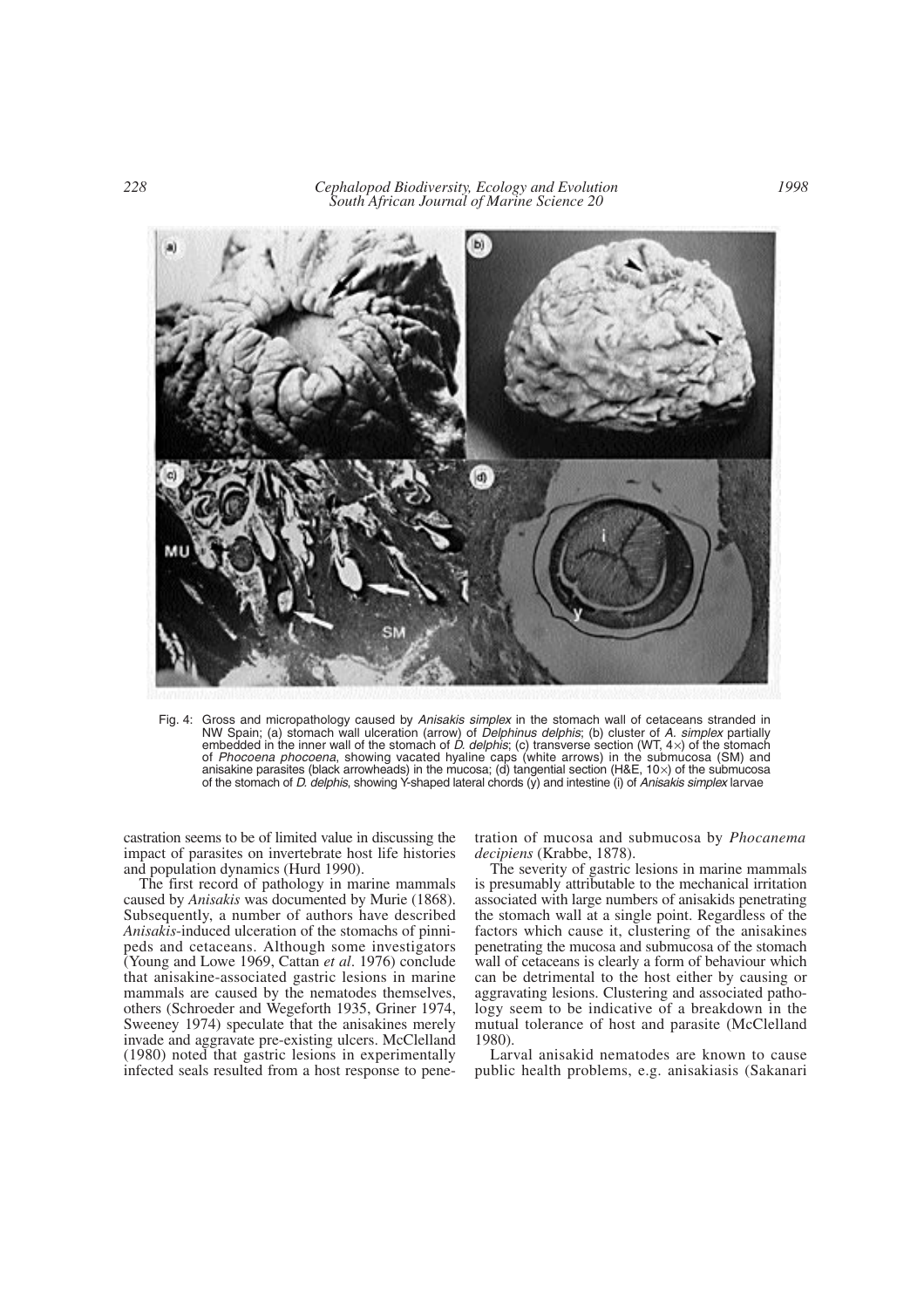and McKerrow 1989). Considerable information is available in the literature on cases of human infections with larval anisakids and other nematode parasites following the ingestion of raw or undercooked squid and other improperly cooked infected seafood (Nagasawa 1993). In Spain, there have been 12 confirmed cases of anisakiasis (Arenal Vera *et al*. 1991, López-Vélez *et al*. 1992, Valero *et al*. 1992, Martín Cavanna *et al.* 1994, Martín del Olmo *et al.* 1996, Acebes Rey *et al*. 1996, Rodríguez Santiago *et al*. 1996). However, the real prevalence and incidence of anisakiasis is presumably much greater, as was noted in a study of seroprevalence against crude larval antigens of *Anisakis simplex* in a Spanish random population (García-Palacios *et al.* 1996). Because of the vagueness of the symptoms, anisakiasis has been often misdiagnosed as appendicitis, cholecystitis, diverticulitis, tuberculous peritonitis, cancer of the stomach or pancreas, or Crohn's disease (Sakanari and McKerrow 1989). In addition, recent studies have identified *A. simplex* as a new sea-food allergen in Spain (Audicana *et al.* 1995a, b, Montoro *et al.* 1997, Del Pozo *et al.* 1997). Larval anisakid parasites have been implicated in four cases of recidivorous acute urticaria/angioedema in patients who ingested undercooked infected parasitized squid in seafood dishes (Ardusso *et al.* 1996).

### **Squid as trophic channels for parasites**

While knowledge of the trophic ecology of nektonic cephalopods is relatively extensive, their role in the ecology of parasite life cycles and in the transfer of parasites and parasitecaused diseases is incomplete. In the past 40 years, nearly 100 papers have addressed the trophic status of cephalopods in foodwebs of the North-East Atlantic. However, only some 12 publications have dealt with the role of squid as hosts for macroparasites in that geographic area (Hochberg 1990, Pascual *et al.* 1995b, c, 1996a, b). For the coast of North-Western Spain, González *et al.* (1994) analysed the diet of marine mammals, with special reference to Cephalopoda. Ommastrephids constituted 11.9% of the diet of small cetaceans. The results indicate that, whereas *Delphinus delphis, Tursiops truncatus* and *Phocoena phocoena* are primarily fisheaters, *Grampus griseus* and *Globicephala melas* consumed only cephalopods.

Recently, Pascual *et al.* (1996a) analysing the parasite fauna of commercially exploited cephalopod populations off NW Spain, noted that ommastrephids were by far the dominant cephalopod hosts of *Anisakis simplex* B larvae, which complete their life cycle in the common dolphin *D. delphis*, the striped dolphin *Stenella coeruleoalba,* the bottlenosed dolphin *T. truncatus*, the long-finned pilot whale *G. melas*, the harbour porpoise *P. phocoena* and the pygmy sperm whale *Kogia breviceps*. Olaso (1990) and Rasero *et al.* (1996) also found important predatory relationships between sympatric teleost-cephalopod nekto-benthic populations on the continental slope and adjacent continental shelf (100-500 m deep) off the coast of Galicia. Off the north-west coast of Spain, most fish species harbour large nematode populations of *A. simplex*, in particular the blue whiting *Micromesistius poutassou* and the horse mackerel *Trachurus trachurus* (Sanmartín Durán *et al*. 1989, Abaunza *et al.* 1995). This suggests considerable trophic exchange of nematode parasites between different species of paratenic hosts, most likely because of overlapping food resources. The final host populations in the parasite's life cycle are mainly piscivorous cetaceans that feed on blue whiting and horse mackerel (González *et al.* 1994). The degree to which parasites are exchanged between teleost fish and ommastrephids is reinforced by the stenoxenous condition (i.e. low host specificity) of the parasite species (Nagasawa 1990).

In the literature, there are surprisingly few records of *Anisakis* in piscivorous seabirds in view of the parasite's abundance in marine fish and squid (Smith and Wootten 1978). Regardless of the small sample size, the current work confirms that scarcity of *Anisakis* in these hosts and also that the paucity of the records does not reflect a lack of parasitological studies on seabirds, as suggested by other authors (Smith and Wootten 1978).

Despite adult forms of *A. simplex* having been reported in the odontocete *G. griseus* and in the mysticete *Megaptera novaeangliae* (Kikuchi *et al.* 1967, Davey 1971), the absence of parasites in the current material may well be explained by the small number of individuals examined (only two *G. griseus* and one *M. novaeangliae*).

Various authors (e.g. Sakanari and McKerrow 1989, Nagasawa 1990) have discussed the life cycle of *Anisakis* and the role of various hosts in detail, and concluded that euphausiids (which become infected by feeding on hatched second-stage larvae) serve as the primary intermediate hosts. However, fish and squid must be regarded as paratenic hosts. Smith (1983) reviewed the life history and ecology of *A. simplex* and discussed the status of teleosts and squid as hosts of its third-stage larvae. He concluded that, regardless of the role of fish and squid hosts, they are "obligatory from the ecological point of view in order for a life-cycle to be completed". Such consideration may apply to the interannual superabundance of A. simplex  $L<sub>3</sub>$  in a variety of squid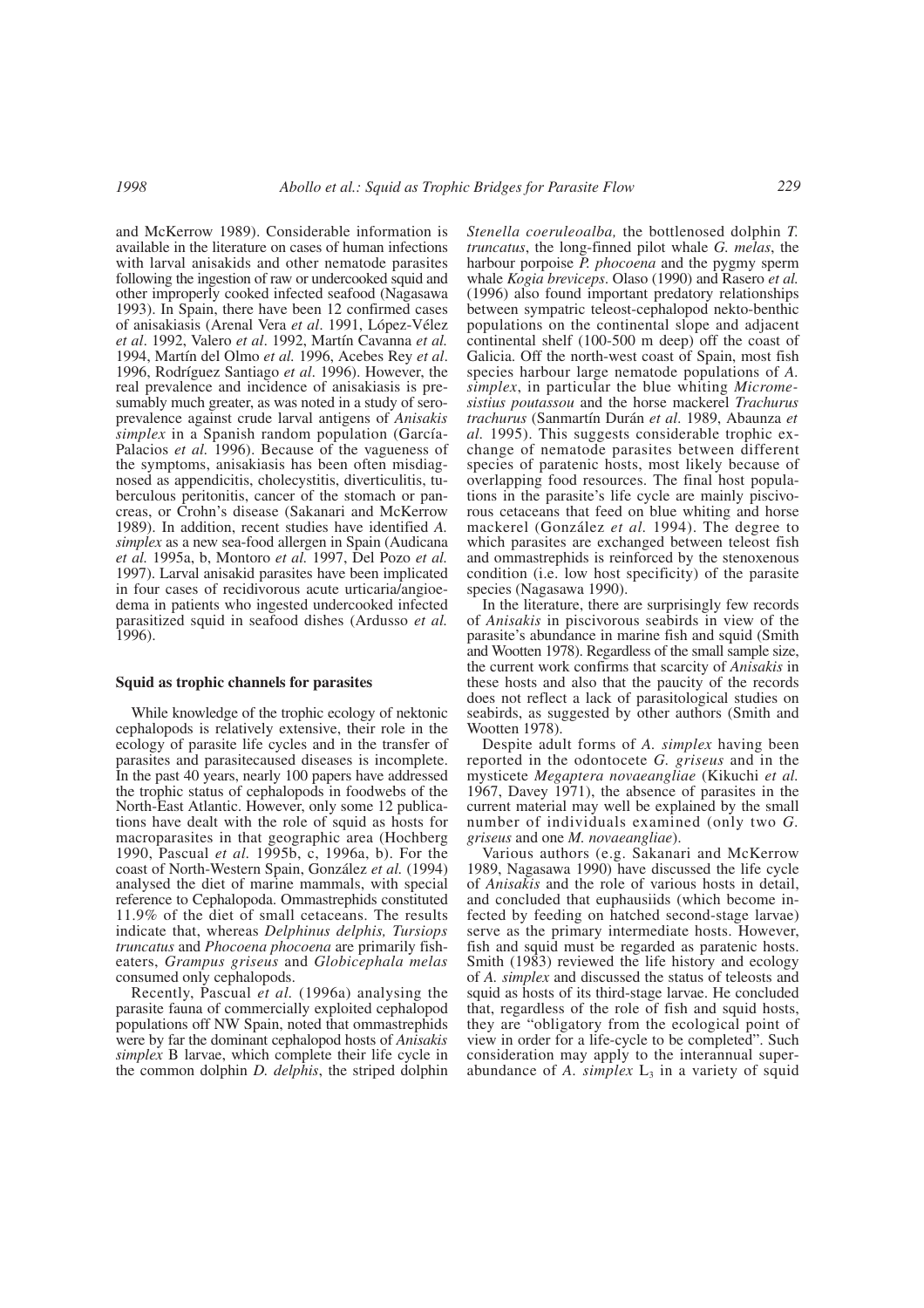species in the south-eastern North Atlantic (unpublished data), despite the semelparous condition of the squid and the influence of oceanographic factors on their recruitment success (Coelho 1985, Rasero 1994).

It is hoped that this paper will serve to clarify the importance of squid as hosts for parasites and as essential bridges for the transmission of parasiteinduced diseases through the food chain to the endusers of the marine environment. It is also hoped that this paper will stimulate more focus on the use of parasites as tags for trophic interactions.

#### **ACKNOWLEDGEMENTS**

We are grateful to the staff of C.E.M.MA. for help in collecting worms and to CACTIUniversidad de Vigo for their helpful advice in SEM. Financial assistance was provided by the Consellería de Educación e Ordenación Universitaria, Xunta de Galicia, under the project XUGA30110A97. Two anonymous reviewers provided valuable comments that improved the text considerably.

# **LITERATURE CITED**

- ABAUNZA, P., VILLAMOR, B. and J. R. PÉREZ 1995 Infestation by larvae of *Anisakis simplex* (Nematoda: Ascaridata) in horse mackerel, *Trachurus trachurus*, and Atlantic mackerel, *Scomber scombrus*, in ICES divisions VIIIb, VIIIc and IXa (N-NW of Spain). *Scientia Mar., Barcelona* **59**(3–4): 223–233.
- ACEBES REY, J. M., FERNÁNDEZ ORCAJO, P., DÍAZ GONZÁLEZ, G., VELICIA LLAMES, R., GONZÁLEZ HERNÁNDEZ, J. M. and R. CITORES GONZÁLEZ 1996 — Dos casos de anisakiasis en Hospital "Del Río Hortega" (Valladolid). *Revta esp. Enferm. dig*. **88**(1): 59–60.
- ANDERSON, R. C. 1992 *Nematode Parasites of Vertebrates. Their Development and Transmission*. Wallingford, U.K.; C.A.B. International: 578 pp.
- ARDUSSO LOVERA, D. D., QUIRCE GANCEDO, S., DÍEZ GÓMEZ, M. L., CUEVAS AGUSTÍN, M., EIRAS MARTÍNEZ, P., SÁNCHEZ CANO, M., SANZ ANTÓN, S. and E. LOSADA COSMES 1996 — Hipersensibilidad inmediata al parásito del pescado *Anisakis simplex*. Estudio de reactividad cruzada. *Revta esp. Alergol. Immunol. Clín*. **11**(6): 280–286.
- ARENAL VERA, J. J., MARCOS RODRÍGUEZ, J. L., BO-RREGO PINTADO, M. H., BOWAKIN DIB, W., CAS-TRO LORENZO, J. and J. I. BLANCO ÁLVAREZ 1991 — Anisakiasis como causa de apendicitis aguda y cuadro reumatológico: primer caso en la literatura médica. *Revta esp. Enferm. dig*. **79**(5): 355–358.
- AUDICANA, M., FERNÁNDEZ DE CORRES, L., MUÑOZ, D., FERNÁNDEZ, E., NAVARRO, J. A. and M. D. DEL POZO 1995a — Recurrent anaphylasis caused by *Anisakis simplex* parasitizing fish. *J. Allergy Clin. Immunol*. **96**(4):

558–560.

- AUDICANA, M., FERNÁNDEZ DE CORRES, L., MUÑOZ, D., DEL POZO, M. D., FERNÁNDEZ, E., GARCÍA, M. and J. DÍEZ 1995b — *Anisakis simplex*: una nueva fuente de antígenos alimentarios. Estudio de sensibilización a otros parásitos del orden Ascaridoidae. *Revta esp. Alergol. Immunol. Clín* **10**(6): 325–331.
- BAUDOUIN, M. 1974 Host castration as a parasitic strategy. *Evolution* **29**: 335–352.
- BERLAND, B. and H-P. FAGERHOLM 1994 Thirty years of anisakid research, and future trends. *Bull. Scand. Soc. Parasitol*. **4**(2): 40–46. BORGSTEEDE, F. 1991 — Parasitological examination. In *Proceedings of the First European Cetacean Society Workshop on Cetacean Pathology: Dissection Techniques and Tissue Sampling, Leiden, September 1991*. Kuiken, T. and M. García Hartmann (Eds). *ECS Newsl*. **17**(Special Issue): 11–16.
- BROWN, E. L. and W. THRELFALL 1968 Helminth parasites of the Newfoundland short-finned squid, *Illex illecebrosus illecebrosus* (LeSueur) (Cephalopoda: Decapoda). *Can. J. Zool.* **46**: 1059–1070.
- BUSH, A. O., LAFFERTY, K. D., LOTZ, J. M. and A. W. SHOSTAK 1997 — Parasitology meets ecology on its own terms: Margolis *et al.* revisited. *J. Parasitol*. **83**(4): 575–583.
- CATTAN, P. E., BABERO, B. B. and D. M. TORRES 1976 The helminth fauna of Chile. 4. Nematodes of the genera *Anisakis* Dujardin, 1845 and *Phocanema* Myers, 1954 in relation to gastric ulcers in a South American sea lion, *Otaria byronia*. *J. Wildl. Dis.* **12**: 511–515.
- CLARKE, M. R. 1980 Cephalopoda in the diet of sperm whales of the southern hemisphere and their bearing on sperm whale biology. *"Discovery" Rep.* **37**: 1–324.
- CLARKE, M. R. 1996 The role of cephalopods in the world's oceans. *Phil. Trans. R. Soc. Lond*. **351B**: 977–1112.
- COELHO, M. L. 1985 Review of the influence of oceanographic factors on cephalopod distribution and life cycles. *NAFO scient. Coun. Stud.* **9**: 47–57.
- CULLING, C. F. A., ALLISON, R. T. and W. T. BARR 1985 *Cellular Pathology Technique*, 4th ed. London; Butterworths: 180 pp.
- DAILEY, M. D. and R. L. BROWNELL  $1972 A$  checklist of marine mammal parasites. In *Mammals of the Sea. Biology and Medicine*. Ridgway, S. H. (Ed.). Springfield, Illinois; Charles C. Thomas: 528–589.
- DAVEY, J. T. 1971 A revision of the genus *Anisakis* Dujardin, 1845 (Nematoda: Ascaridata). *J. Helminthol*. **45**(1): 51–72.
- DEL POZO, M. D., AUDICANA, M., DÍEZ, J. M., MUÑOZ, D., ANSOTEGUI, I. J., FERNÁNDEZ E., GARCÍA, M., ETXENAGUSIA, M., MONEO, I. and L. FERNÁNDEZ DE CORRES 1997 — *Anisakis simplex,* a relevant etiologic factor in acute urticaria. *Allergy* **52**: 576–579.
- ELARIFI, A. E. 1982 The histopathology of larval anisakid nematode infections in the liver of whiting *Merlangius merlangius* (L.) with some observations on blood leukocytes of the fish. *J. Fish Dis*. **5**(5): 411–419.
- FAGERHOLM, H-P. 1991 Systematic implications of male caudal morphology in ascaridoid nematode parasites. *Syst. Parasitol*. **19**: 215–229.
- FORD, L. A. 1992 Host defense mechanisms of cephalopods. *A. Rev. Fish Dis*. **2**: 25–41.
- GAEVSKAYA, A. V. and Ch. M. NIGMATULLIN 1976 Biotic relationships of *Ommastrephes bartramii* (Cephalopoda, Ommastrephidae) in the North and South Atlantic. *Zoologicheskii Zh.* **55**(12): 1800–1810 (In Russian).
- GARCÍA-PALACIOS, L., GONZÁLEZ, M. L., ESTEBAN, M. I., MIRABENT, E., PERTEGUER, M. J. and C. CUÉLLAR 1996 — Enzyme-linked immunosorbent assay, immunoblot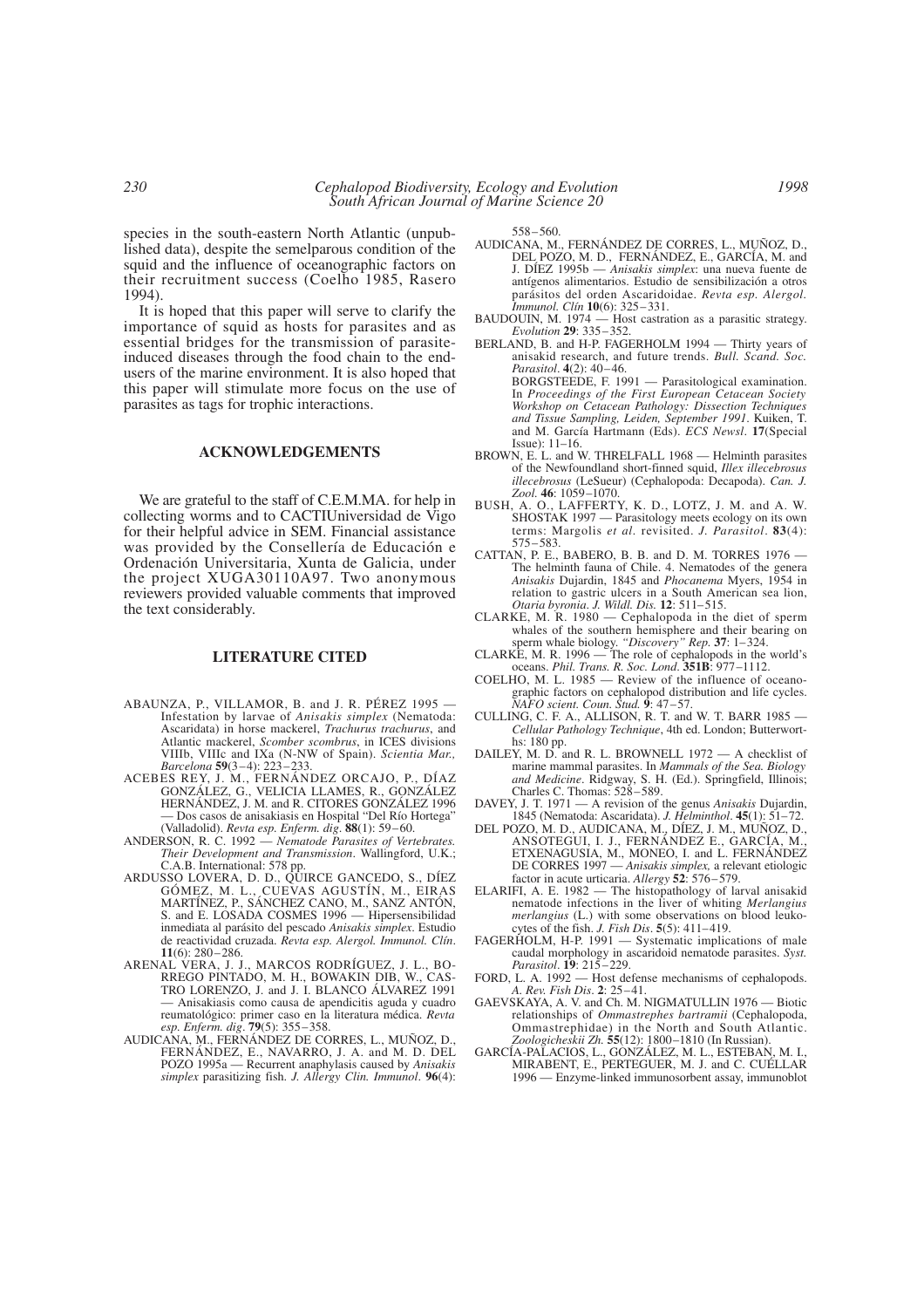analysis and RAST fluoroimmunoassay analysis of serum responses against crude larval antigens of *Anisakis simplex* in a Spanish random population. *J. Helminthol*. **70**: 281–289.

- GONZÁLEZ, A. F., LÓPEZ, A., GUERRA, A. and A. BARREIRO 1994 — Diets of marine mammals on the northwestern Spanish Atlantic coast with special reference to Cephalopoda. *Fish. Res*. **21**(1-2): 179–191.
- GRINER, L. A. 1974 Some diseases of zoo animals. *Adv. Vet. Comp. Med.* **18**: 251–271.
- GUERRA , A., SIMÓN, F. and A. F. GONZÁLEZ 1993 Cephalopods in the diet of the swordfish, *Xiphias gladius*, from the northeastern Atlantic Ocean. In *Recent Advances in Cephalopod Fisheries Biology*. Okutani, T., O'Dor, R. K. and T. Kubodera (Eds). Tokyo; Tokai University Press: 159–164.
- HOCHBERG, F. G. 1990 Diseases of Mollusca: Cephalopoda. In *Diseases of Marine Animals*. **3**. *Cephalopoda to Urochordata*. Kinne, O. (Ed.). Hamburg; Biologische Anstalt Helgoland: 47–202.
- HURD, H. 1990 Physiological and behavioural interactions between parasites and invertebrate hosts. *Adv. Parasitol.* **29**: 271–319.
- KIKUCHI, S., HAYASHI, S. and M. NAKAJIMA 1967 Studies on anisakiasis in dolphins. *Japan. J. Parasitol*. **16**: 156–166 (in Japanese).
- LACKIE, A. M. 1980 Invertebrate immunity. *Parasitol*. **80**: 393–412.
- LIPIN´SKI, M. R., PAYNE, A. I. L. and B. ROSE 1992 The importance of cephalopods as prey for hake and other groundfish in South African waters. In *Benguela Trophic Functioning*. Payne, A. I. L., Brink, K. H., Mann, K. H. and R. Hilborn (Eds). *S. Afr. J. mar. Sci.* **12**: 651–662.
- LÓPEZ-VÉLEZ, A., GARCÍA, A., BARROS, C., MANZARBEITIA, F. and J. M. OÑATE 1992 — Anisakiasis en España. Descripción de 3 casos. *Enferm. Infecc. Microbiol. Clin*. **10**(3): 158–161.
- MALEK, E. A. and T. C. CHENG 1974 Parasite induced pathology. In *Medical and Economic Malacology*. Malek, E. A. and T. C. Cheng (Eds). London; Academic Press: 204–241.
- MARTÍN CAVANNA, J., MONTURIOL, J. M., LOUREDO, A., VALENTÍNGAMAZO, C., JIMÉNEZ, J., JIMÉNEZ, P, ALCÁZAR, J. A., RUEDA, J. A. and A. QUINTANS 1994 — Abdomen agudo quirúrgico y *Anisakis*: a propósito de dos casos. *Círug. esp.* **56**(1): p. 205 (Abstract only).
- MARTÍN DEL OLMO, J. C., DE LA CUESTA DE LA LLAVE, C., VAQUERO PUERTA, C., DÍEZ GONZÁLEZ, L. M., SAID JAD, A. and M. A. CARBAJO CABALLERO 1996 — Obstrucción intestinal por anisakiosis. Aportación de dos nuevos casos. *Círug. esp.* **59**(2): 174–176.
- McCLELLAND, G. 1980 *Phocanema decipiens*: pathology in seals. *Expl Parasitol*. **49**: 405–419.
- MONTORO, A., PERTEGUER, M. J., CHIVATO, T., LAGUNA, R. and C. CUÉLLAR 1997 — Recidivous acute urticaria caused by *Anisakis simplex*. *Allergy* **52**(10): 985–991.
- MURIE, J. 1868 On the morbid appearance observed in the walrus lately living in the Society's garden. With a description of a new species of *Ascaris* found in the stomach; by Dr Baird F. L. S. *Proc. zool. Soc. Lond*. **5**: 67–71.
- NAGASAWA, K. 1990 The life cycle of *Anisakis simplex*: a review. In *Intestinal Anisakiasis in Japan*. Ishikura, H. and K. Kikuchi (Eds). Tokyo; Springer: 31–40.
- NAGASAWA, K. 1993 Review of human pathogenic parasites in the Japanese common squid (*Todarodes pacificus*). In *Recent Advances in Cephalopod Fisheries Biology*. Okutani, T., O'Dor, R. K. and T. Kubodera (Eds). Tokyo; Tokai University Press: 293–312.
- OLASO, I. 1990 Distribución y abundancia del megabentos invertebrado en fondos de la plataforma cantábrica. *Publ.*

*espec. Inst. esp. Oceanogr.* **5**: 128 pp.

- PASCUAL, S. 1996 Los sistemas hospedador-parásito en la pesquería de ommastréfidos de Galicia. Ph.D. thesis, Unversidad de Vigo: 165 pp.
- PASCUAL, S., GESTAL, C., ESTÉVEZ, J. M., RODRÍGUEZ, H., SOTO, M., ABOLLO, E. and C. ARIAS 1996a -Parasites in commercially-exploited cephalopods (Mollusca, Cephalopoda) in Spain: an updated perspective. *Aquaculture* **142**(1–2): 1–10.
- PASCUAL, S., GONZÁLEZ, A., ARIAS, C. and A. GUERRA 1995a — Histopathology of larval *Anisakis simplex* B (Nematoda, Anisakidae) parasites of short-finned squid in the S.E. North Atlantic. *Bull. Eur. Ass. Fish Pathol*. **15**(5): 160–161.
- PASCUAL, S., GONZÁLEZ, A. F., ARIAS, C. and A. GUERRA 1995b — Helminth infection in the short-finned squid *Illex coindetii* (Cephalopoda, Ommastrephidae) of NW Spain. *Dis. Aquat. Org*. **23**(1): 71–75.
- PASCUAL, S., GONZÁLEZ, A., ARIAS, C. and A. GUERRA 1996b — Biotic relationships of *Illex coindetii* and *Todaropsis eblanae* (Cephalopoda, Ommastrephidae) in the northeastern Atlantic: evidence from parasites. *Sarsia* **81**(3): 265–274.
- PASCUAL, S. and F. G. HOCHBERG 1996 Marine parasites as biological tags of cephalopod hosts. *Parasitol. Today* **12**(8): 324–327.
- PASCUAL, S., RASERO, M., ARIAS, C. and A. GUERRA 1995c Helminthfauna of the short-finned squid *Todaropsis eblanae* (Ball, 1841) (Cephalopoda: Ommastrephidae) off NW Spain. *Res. Revs Parasitol.* **55**(2): 113–116.
- RASERO, M. 1994 Relationship between cephalopod abundance and upwelling: the case of *Todaropsis eblanae* (Cephalopoda: Ommastrephidae) in Galician waters (NW Spain). *ICES Doc*. **C.M. 1994/K:20**: 3 pp. (mimeo).
- RASERO, M., GONZÁLEZ, A. F., CASTRO, B. G. and A. GUERRA 1996 — Predatory relationships of two sympatric squids. *Todaropsis eblanae* and *Illex coindetii* (Cephalopoda: Ommastrephidae) in Galician waters. *J. mar. biol. Ass. U.K.* **78**(1): 73–87.
- RODHOUSE, P. G., ARNBOM, T. R., FEDAK, M. A., YEATMAN, J. and A. W. A. MURRAY 1992 — Cephalopod prey of the southern elephant seal, *Mirounga leonina* L. *Can. J. Zool*. **70**(5): 1007–1015.
- RODHOUSE, P. G., CLARKE, M. R. and A. W. A. MURRAY 1987 — Cephalopod prey of the wandering albatross *Diomedea exulans*. *Mar. Biol*. **96**(1): 1–10.
- RODRÍGUEZ SANTIAGO, J. M., MUÑOZ, E., ROSET, F., TRESERRES, F., SALA, A., VELOSO, E. and C. MARCO 1996 — Anisakiasis, una causa infrecuente de abdomen agudo. *Círug. esp.* **60**(1): 84–86.
- SAKANARI, J. A. and J. H. McKERROW 1989 Anisakiasis. *Clin. Microbiol. Revs* **2**(3): 278–284.
- SANMARTÍN DURÁN, M. L., QUINTEIRO, P. and F. M. UBEIRA 1989 — Nematode parasites of commercially important fish in NW Spain. *Dis. Aquat. Org*. **7**(1): 75–77.
- SCHROEDER, C. R. and H. M. WEGEFORTH 1935 The occurrence of gastric ulcers in sea mammals of the California coast. Their etiology and pathology. *J. Am. vet. med. Ass*. **87**: 33–342.
- SMITH, J. W. 1983 *Anisakis simplex* (Rudolphi, 1809, det. Krabbe, 1878) (Nematoda: Ascaridoidea): morphology and morphometry of larvae from euphausiids and fish, and a review of the life-history and ecology. *J. Helminthol*. **57**: 205–224.
- SMITH, J. W. and R. WOOTTEN 1978 *Anisakis* and anisakiasis. *Adv. Parasitol*. **16**: 93–163.
- SWEENEY, J. C. 1974 Common diseases of pinnipeds. *J. Am. vet. med. Ass*. **165**: 805–810.
- VALERO, A., MIRA-GUTIÉRREZ, J., PÉREZ-CANO, R., SANZ-DOMINGUEZ, J., GERALDÍA-LOMA, M.,